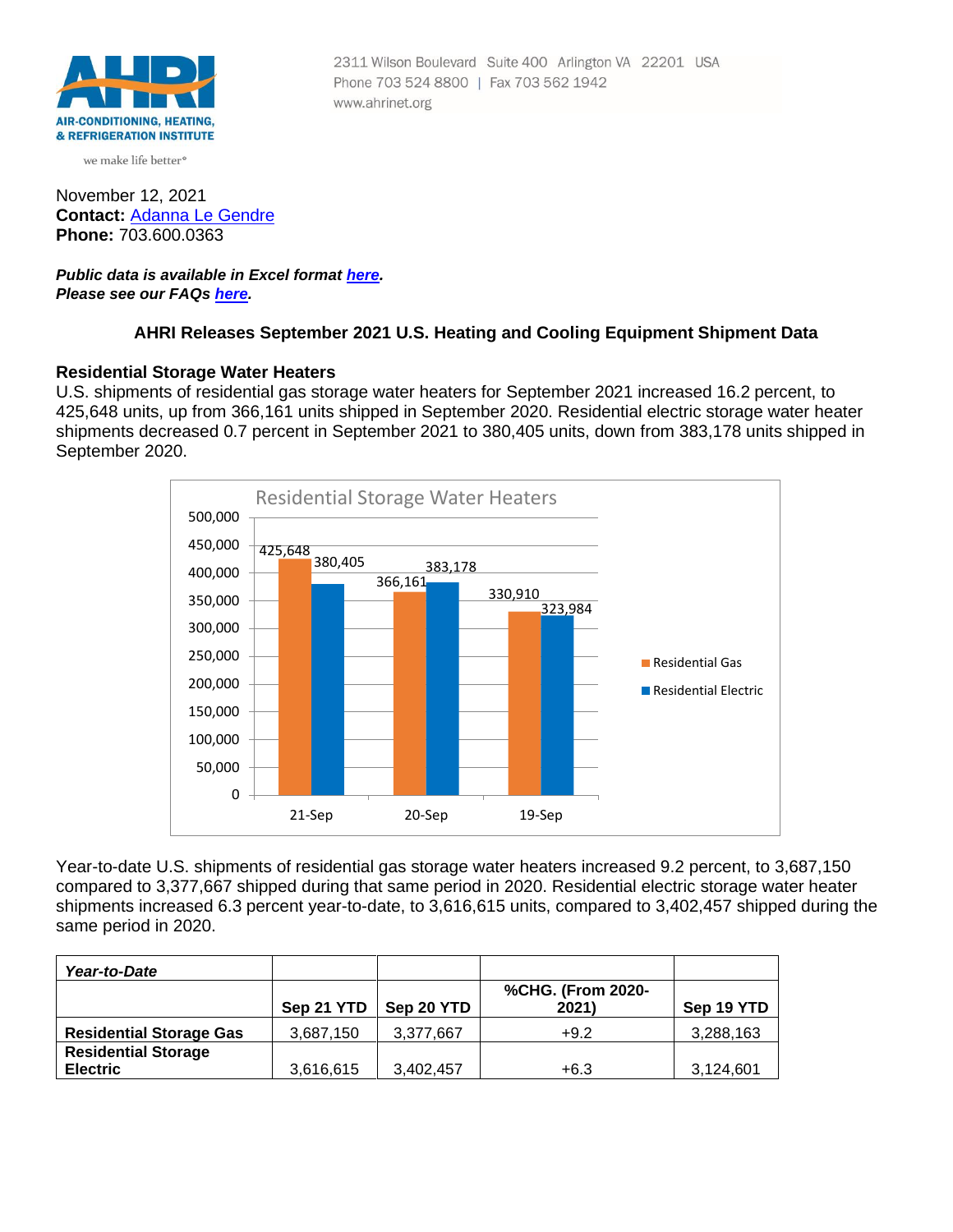## **Commercial Storage Water Heaters**

Commercial gas storage water heater shipments increased 19.6 percent in September 2021, to 7,721 units, up from 6,455 units shipped in September 2020. Commercial electric storage water heater shipments increased 29.1 percent in September 2021, to 14,619 units, up from 11,325 units shipped in September 2020.



Year-to-date U.S. shipments of commercial gas storage water heaters increased 18.1 percent, to 69,194 units, compared with 58,585 units shipped during the same period in 2020. Year-to-date commercial electric storage water heater shipments increased 11.1 percent, to 116,375 units, up from 104,720 units shipped during the same period in 2020.

| Year-to-Date                       |            |            |                        |            |
|------------------------------------|------------|------------|------------------------|------------|
|                                    | Sep 21 YTD | Sep 20 YTD | %CHG. (From 2020-2021) | Sep 19 YTD |
| <b>Commercial Storage Gas</b>      | 69.194     | 58,585     | $+18.1$                | 68,359     |
| <b>Commercial Storage Electric</b> | 116,375    | 104.720    | $+11.1$                | 114.590    |

## **Warm Air Furnaces**

U.S. shipments of gas warm air furnaces for September 2021 increased 0.6 percent, to 353,047 units, up from 351,087 units shipped in September 2020. Oil warm air furnace shipments decreased 12.9 percent, to 4,695 units in September 2021, down from 5,388 units shipped in September 2020.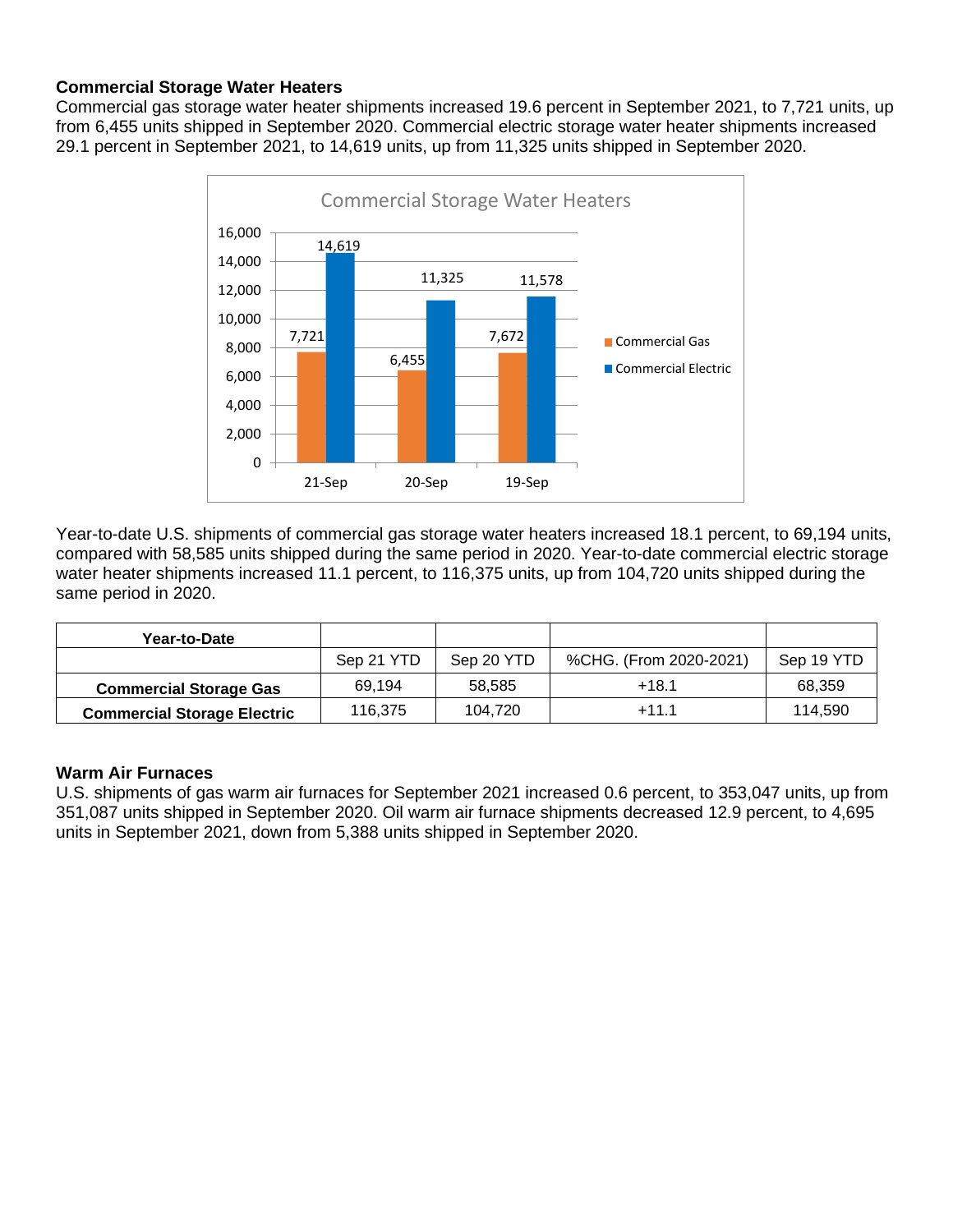

Year-to-date U.S. shipments of gas warm air furnaces increased 30.2 percent, to 3,032,919 units, compared with 2,329,809 units shipped during the same period in 2020. Year-to-date U.S. shipments of oil warm air furnaces increased 19.5 percent, to 27,206 units, compared with 22,768 units shipped during the same period in 2020.

| Year-to-Date                           |            |            |                        |            |
|----------------------------------------|------------|------------|------------------------|------------|
|                                        | Sep 21 YTD | Sep 20 YTD | %CHG. (From 2020-2021) | Sep 19 YTD |
| <b>Gas Warm Air</b><br><b>Furnaces</b> | 3.032.919  | 2.329.809  | $+30.2$                | 2,578,687  |
| <b>Oil Warm Air Furnaces</b>           | 27,206     | 22.768     | $+19.5$                | 26,936     |

## **Central Air Conditioners and Air-Source Heat Pumps**

U.S. shipments of central air conditioners and air-source heat pumps totaled 899,545 units in September 2021, down 0.3 percent from 902,546 units shipped in September 2020. U.S. shipments of air conditioners increased 0.9 percent, to 578,553 units, up from 573,565 units shipped in September 2020. U.S. shipments of air-source heat pumps decreased 2.4 percent, to 320,992 units, down from 328,981 units shipped in September 2020.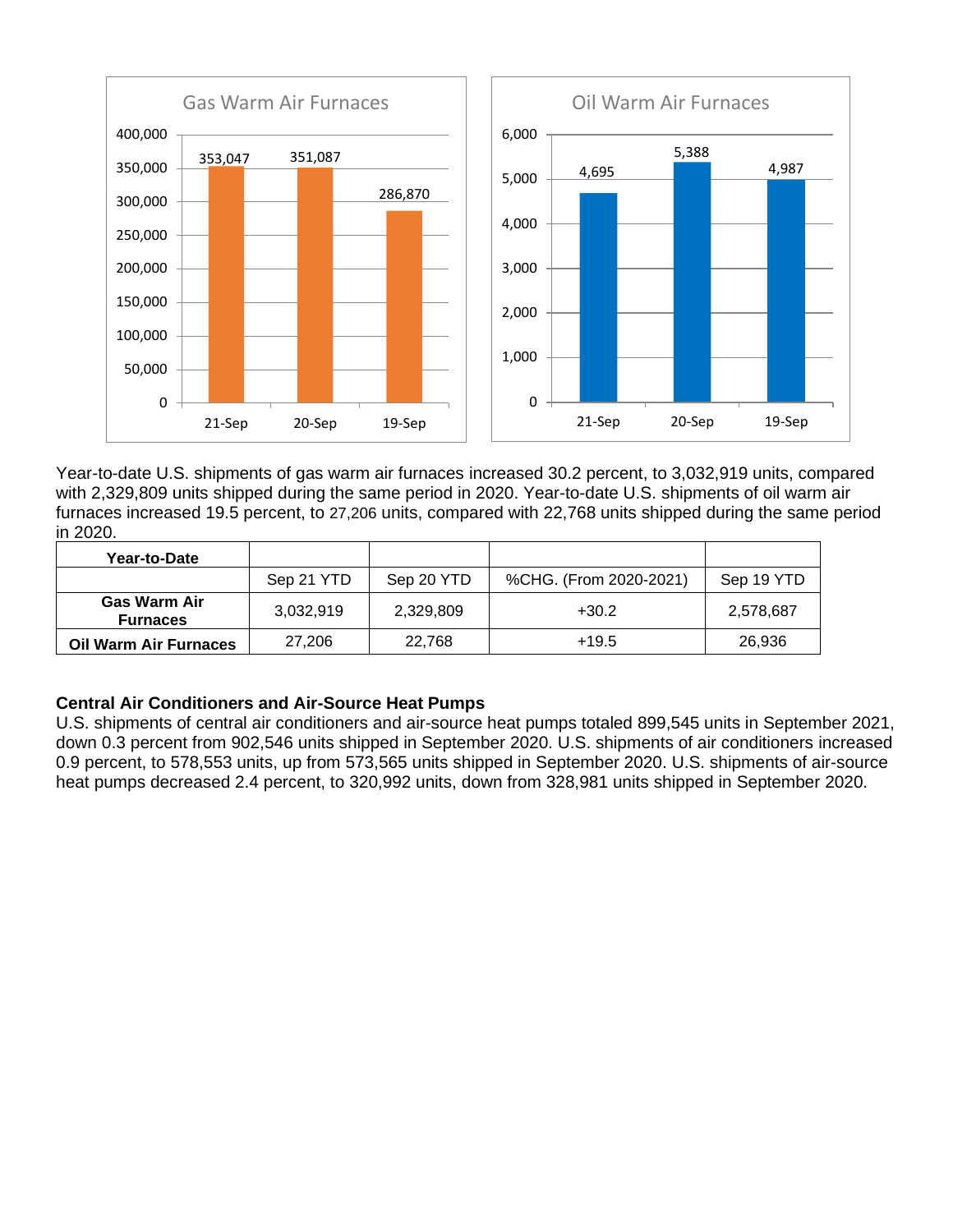

Year-to-date combined shipments of central air conditioners and air-source heat pumps increased 10.5 percent, to 8,111,854 units, up from 7,338,953 units shipped during the same period in 2020. Year-to-date shipments of central air conditioners increased 6.6 percent, to 5,059,384 units, up from 4,744,384 units shipped during the same period in 2020. The year-to-date total for heat pump shipments increased 17.6 percent, to 3,052,470, up from 2,594,569 units shipped during the same period in 2020.

| Year-to-Date                                                      |               |               |                            |                      |
|-------------------------------------------------------------------|---------------|---------------|----------------------------|----------------------|
|                                                                   | Sep 21<br>YTD | Sep 20<br>YTD | %CHG. (From 2020-<br>2021) | Sep 19<br><b>YTD</b> |
| <b>Air Conditioners &amp; Heat Pumps</b><br><b>Combined Total</b> | 8,111,854     | 7,338,953     | $+10.5$                    | 6,984,349            |
| <b>Air Conditioners Only</b>                                      | 5,059,384     | 4.744.384     | $+6.6$                     | 4,472,595            |
| <b>Heat Pumps Only</b>                                            | 3,052,470     | 2.594.569     | $+17.6$                    | 2,511,754            |